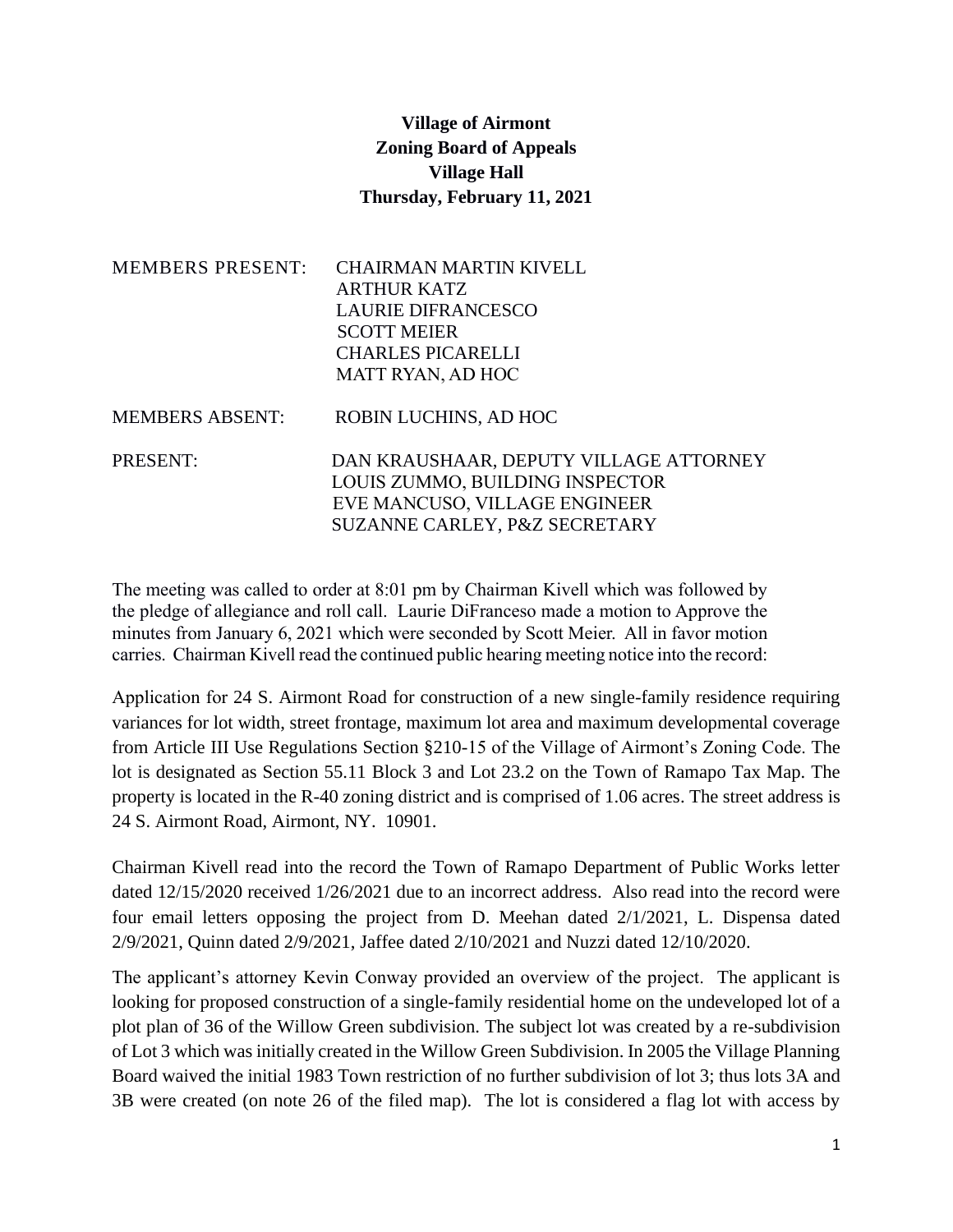means of a private drive currently shared by three existing dwellings. Cross access/egress easements and utility easements are noted on the filed map.

Applicant has revised the proposed structure by way of the proposed basement by decreasing the ceiling height in order that it not be treated as habitable space thus decreasing the living space calculation from 8300 square feet to 5300 square feet thus reducing the FAR requirements as within code. Additionally, the applicant proposes to reduce the proposed garage bays from three to two along with reduction of pavement surface by approximately 200 feet.

The applicant's attorney noted the variances they are seeking are:

Lot width – Required 160 Ft. – Provided 125 Ft. Street Frontage – Required 100 Ft. – Provided 25.07 Ft Floor area ratio – Required .20 - Provided .20 New variances being sought are: Maximum Development Coverage – Required 20% - provided 50% Maximum lot area – Required 40,000 – Provided 29,539

Applicants Attorney did a comparable study of 5 large single-family homes located at 5 Biret Drive, 6 Dorchester, 8 S. Post Lane, 6 Cardinal Court. 21 Madison Hill Road and a large condominium complex Ramapo Housing apartments at 1 Pondview Drive which us at the rear of the applicant's parcel .

There was discussion that most of the residences were not in the immediate vicinity if the subject property. The Building Inspector noted that there was a monster addition at the Biret location. Chairman Kivell noted that the Biret comparison is not relevant to the application of 24 S. Airmont Road. Laurie DiFrancesco noted that as being a real estate agent that if you look at the developments of Stillo or Post Lane you would see the development of consistently larger homes. The only relevant house in the same market value would be 21 Madison Hill in the location of the subject application. All the homes can increase but it is not a good reflection of the neighborhood and in looking at comps would need to look in the immediate area to be able to determine value. For bank appraisals there is a three-mile radius. For the impact on the character of the neighborhood look at the neighbors, this section is not similar to the other home characteristics.

The Village Engineer reviewed her comment letter dated December 20, 2020 which noted the following:

-The signed, stamped Boundary and Topographic Survey is to be submitted as part of the plan set and this remains to be submitted.

-The limits of the existing drive and the proposed drive extension have been shown. The extension of the proposed drive is shown as the shaded area.

-The front entry walk has now been shown.

-Concrete curb is now proposed along a section of the driveway to direct stormwater flows into the proposed stormwater management system. Roof leader connections are now shown.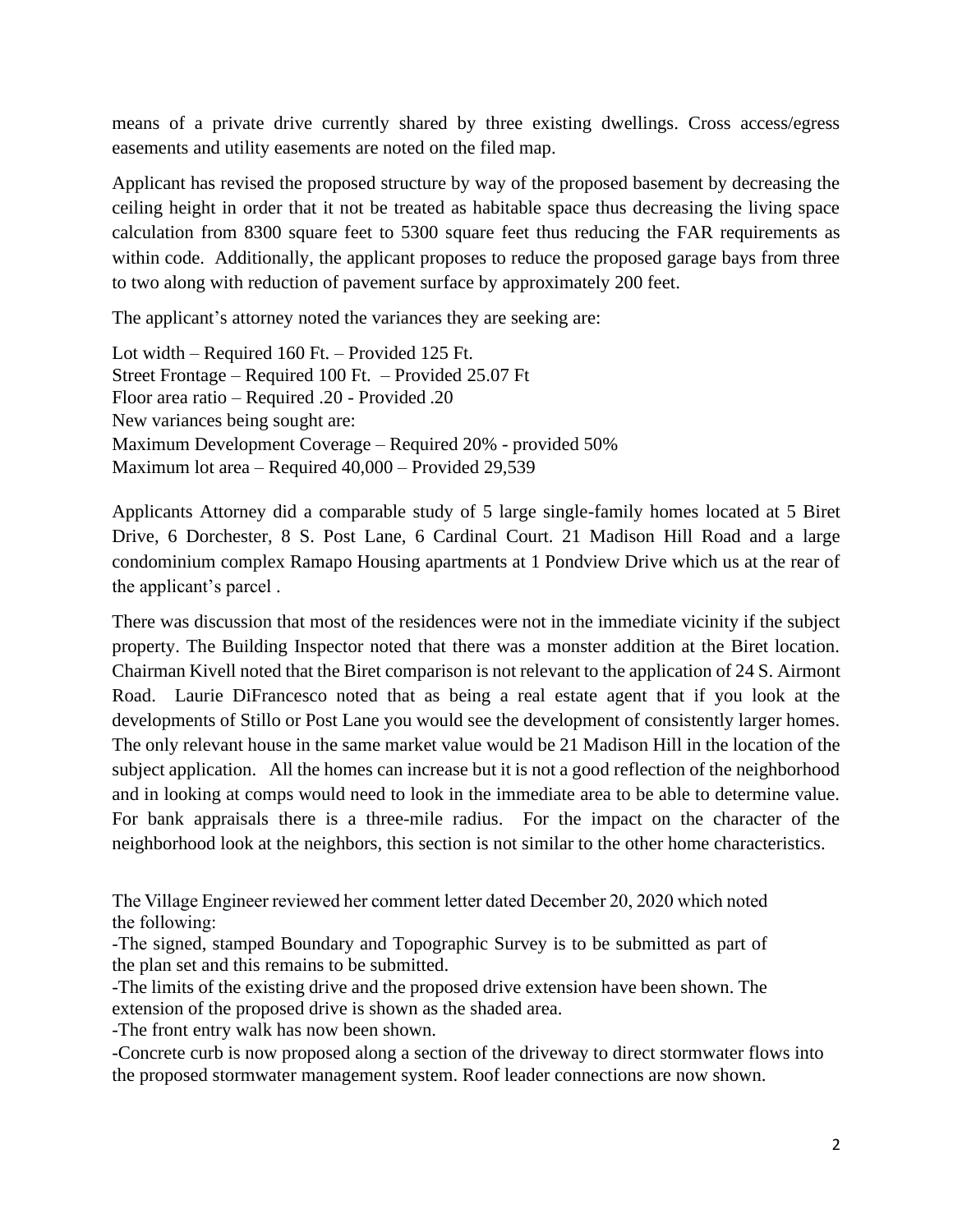-Details of the outlet control structure are provided. The stormwater system consists of a series of (3) 36-inch diameter pipes connected to the outlet control structure.

-Percolation tests will be required to be performed to verify the assumptions made in the design of the system. Our office should be contacted to witness the tests performed by your engineer. Written results shall be submitted to the building department and to the Village Engineer.

-Spot elevations have been added around the perimeter of the structure to ensure positive pitch away from the foundation.

-The proposed utility connections appear to be in conflict with existing features – electric box, stone planter wall and existing utilities serving the existing dwellings. Further evaluation and relocation may be needed to avoid these conflicts.

-The limit of disturbance has been clearly marked.

-A tree list has been provided noting those trees to be removed and those trees to remain. The trees to be removed have been indicated with an "X" placed over the tree. All trees to be removed shall be marked. Trees to remain shall be protected with construction fence installed at the drip line.

-Erosion control measures are to be shown on the plan with construction notes and details for the same provided.

-All erosion control measures shall be fully implemented prior to any site disturbance occurring. The measures shall be maintained through the course of construction and remain in place until all disturbed areas are stabilized.

There were discussions on the size of the garage and the FAR calculations. It appears on the architectuals that only the garage bays were reduced nothing else. The development coverage is high indicating overdevelopment. There appears to be a discrepancy on the architecturals and they will need to be revised. The submission shows it reduced the application from 8300 to 5300 but it appears to be closer to 5900. The exact calculations need to be shown taking into account variances that are being sought. The Building Inspector noted that the calculations were hard to read as the map was fuzzy especially for the room above the garage. It also appeared that the basement calculations need to be reviewed as it went from a basement to cellar. There was a question on the ceiling height to make it unhabitable in the crawl space. The applicant needs to submit a hard number on everything on the plans and on what they seeking relief for in terms of variances. The number of trees to be removed need to be identified. The Village Engineer noted that they committed to a nice landscape design it is not shown anywhere on the plans. The other question is who would be reviewing it. There are a large number of trees being removed and need to ensure that the grading is functional. Deputy Village Attorney suggested that they put in a tree planting plan as part of the map notes since they will be returning to the ZBA. It was suggested that they explore shrinking the overall size of the structure itself.

Chairman Kivell opened the continued public hearing at 9:05pm. All residents that spoke were sworn in.

Danielle Meehan 18 Ackerman – concerns with the number of trees being removed and drainage and flooding issues. Asked for clarification on the square footage as it says went from 8300 to 5300 but appears to be higher closer to 5910 but it's still not clear.

Dan Kelemer – 7 Adams concerns with drainage with the downward slopes and all the